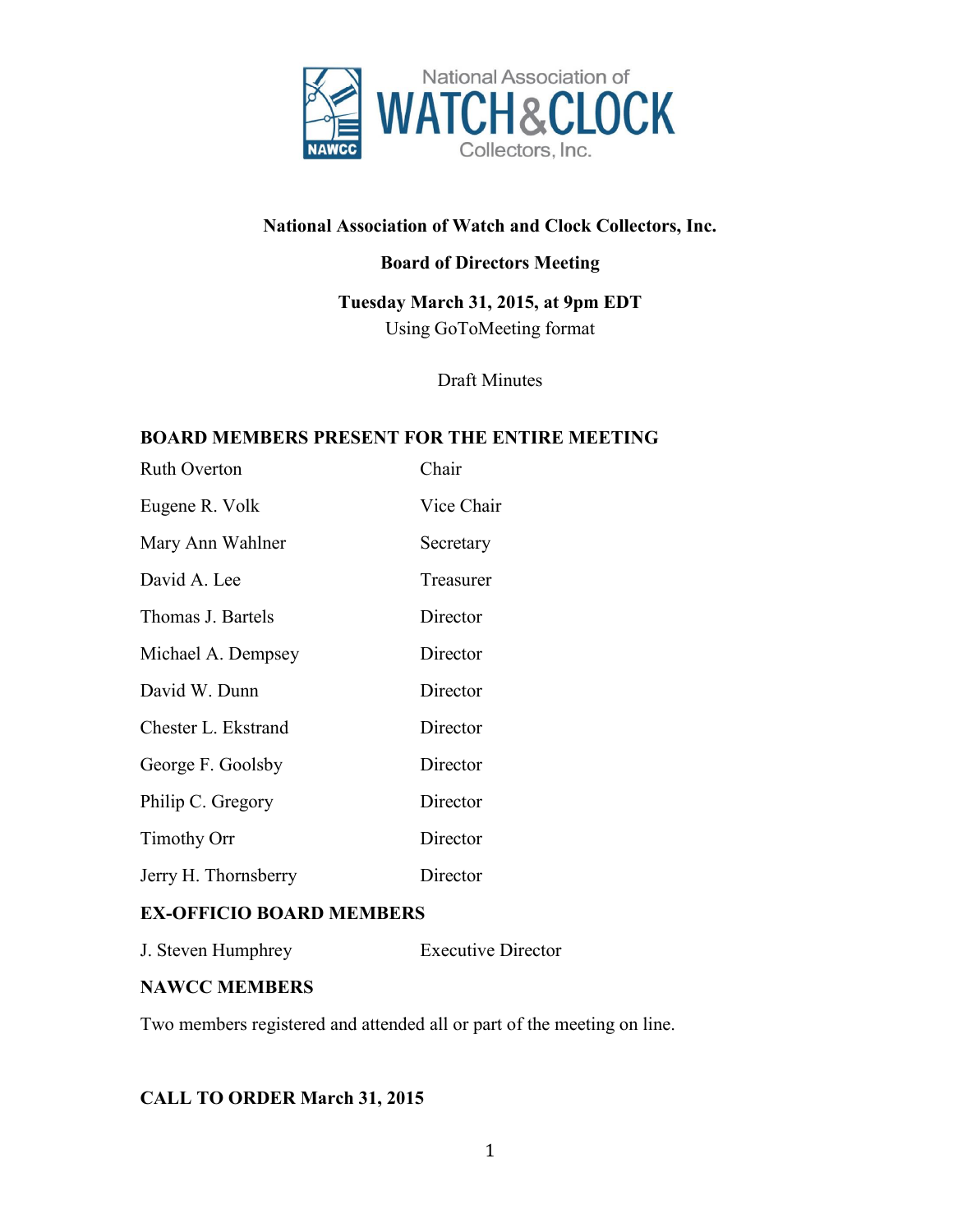With a quorum established, Chair Ruth Overton called the meeting of the Board of Directors of the National Association of Watch and Clock Collectors to order at 9:02 pm EDT.

Chair Overton announced that the normal procedures would be in effect for this meeting.

**MOTION:** Made by Secretary Wahlner, seconded by Vice Chair Volk: That the Board approves the agenda, as amended, to include all expected business.

Without objection the **Motion carried**.

**MOTION:** Made by Secretary Wahlner, seconded by Vice Chair Volk: That the Board enter Executive Session for the purpose of discussing an operational practice.

**Motion carried**. Voting Yea: Bartels, Dempsey, Dunn, Ekstrand, Goolsby, Lee, Orr, Overton, Thornsberry, Volk, Wahlner. Voting Nay: None: Absent: Gregory.

The Executive Session immediately convened at 9:05pm EDT. The Executive Session was concluded at 9:16pm.

The meeting returned to open session. Chair Overton reported that no motions were made or action taken in the Executive Session.

**MOTION:** Made by Secretary Wahlner, seconded by Director Bartels: That the Board approves the dates, location and general chairs as presented by the Convention Committee to hold the 2018 NAWCC National Convention at the York Expo Center, York, Pennsylvania, on July 18-21, 2018, with Marion Krajewski and Lu Sadowski as general chairs.

**Motion carried**. Voting Yea: Bartels, Dempsey, Dunn, Ekstrand, Goolsby, Gregory. Lee, Orr, Overton, Thornsberry, Volk, Wahlner. Voting Nay: None: Absent: none.

**MOTION:** Made by Secretary Wahlner, seconded by Treasurer Lee: That the Board approve the Minutes of the February 2015 Board Meeting.

**Motion carried**. Voting Yea: Bartels, Dempsey, Dunn, Ekstrand, Goolsby, Gregory. Lee, Orr, Overton, Thornsberry, Volk, Wahlner. Voting Nay: None: Absent: none.

**MOTION:** Made by Treasurer Lee, seconded by Vice Chairman Volk: That the Board approve the budget as presented with a net revenue of \$650.00.

**Motion carried**. Voting Yea: Bartels, Dempsey, Ekstrand, Goolsby, Lee, Orr, Overton, Thornsberry, Volk, Wahlner. Voting Nay: Gregory: Absent: Dunn.

**EXECUTIVE DIRECTOR HUMPHREY**: made the following announcement:

As of yesterday evening election 2284 ballots have been cast which is 15.84% of the membership. 1703 ballots were cast online or 74% of the total received. Election results should be available in the next few days.

Director **DUNN** announced that a number of excellent tall clocks have been accessioned, several of which are already on exhibit.

**CHAIR OVERTON** made the following **ANNOUNCEMENT**:

The next webinar meeting will be held on Wednesday, April 15, 2015 at 9 PM EDT for approval of appointed Board Directors.